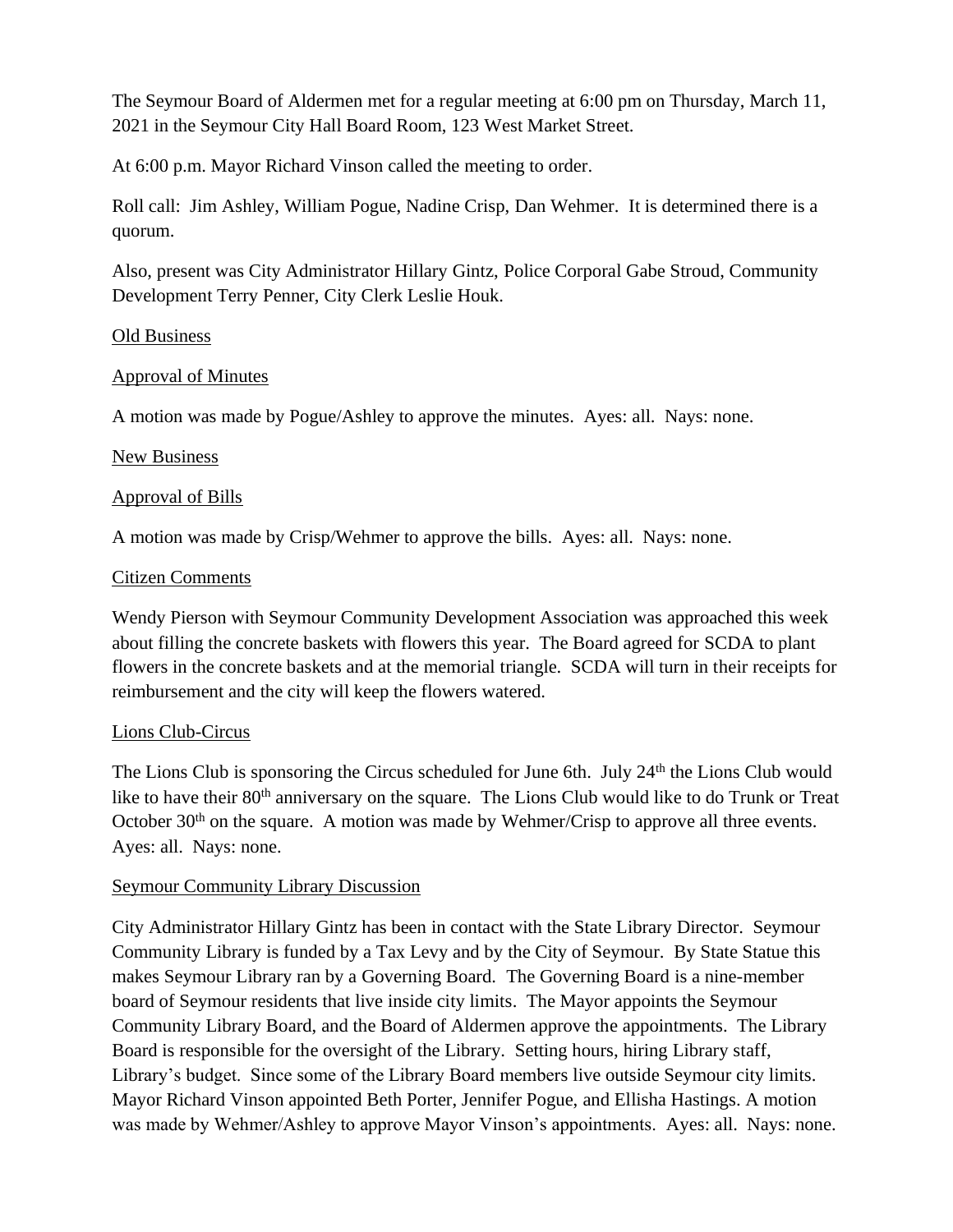Abstain: Alderman Pogue because Jennifer Pogue is his spouse. Alderman Dan Wehmer said by State Statue Board Members cannot be related. Chris Hume is on the Library Board who is Library employee Joy Hume's son. Mayor Richard Vinson appointed Janet Mitchell to fill Chris Hume's seat. A motion was made by Wehmer/Ashley to approve Mayor Vinson's appointment. Ayes: all. Nays: none.

# Cemetery Mowing Bid Opening

Four bids were received. Lansdown Mowing for 780.00 per mowing. Phil's Lawncare 700.00 per mowing. Miller Lawn Service 1250.00 per mowing. Full Property Maintenance LLC 1005.00 per mowing. A motion was made by Wehmer/Ashley to approve Full Property Maintenance, LLC's bid. Ayes: all. Nays: none.

## Community Development Report

See handout.

# Supervisor Report

See report.

The Sewer Department fixed sewer pipe on Cordie. The service goes another 50 feet North on the city's right away. The Sewer Department would like approval to replace this section of pipe. A motion was made by Pogue/Crisp to approve fixing the pipe. Ayes: all. Nays: none.

Police Report

See report.

# City Administrator Report-Hillary Gintz

City Administrator Hillary Gintz spoke with Ken at DNR in regard to Frances Street. DNR submitted an administrative order to Hot Spot. Administrator Gintz misunderstood the Seymour Alumni Association's request. They are wanting to shut down the square for their one-day event. A motion was made by Wehmer/Ashley to allow the Seymour Alumni to close down the square with contingency that the Farmer's Market sets up in their normal place. Ayes: all. Nays: none. Webster County Clerk Stan Whitehurst cannot certify the election results until the Friday after the election. The Board agreed to move the first meeting in April to April 1. 445 AMI meters have been installed. The new picnic tables are at the park. The matting under the playground equipment will happen in May. Tammy Haney is not on Board removing the pole at the drive thru. Administrator Gintz and Tammy are trying to come up with a compromise.

# Mayor's Report-Richard Vinson

Mayor Richard Vinson asked if Spring Cleanup is scheduled for the first weekend in May. Yes, it is.